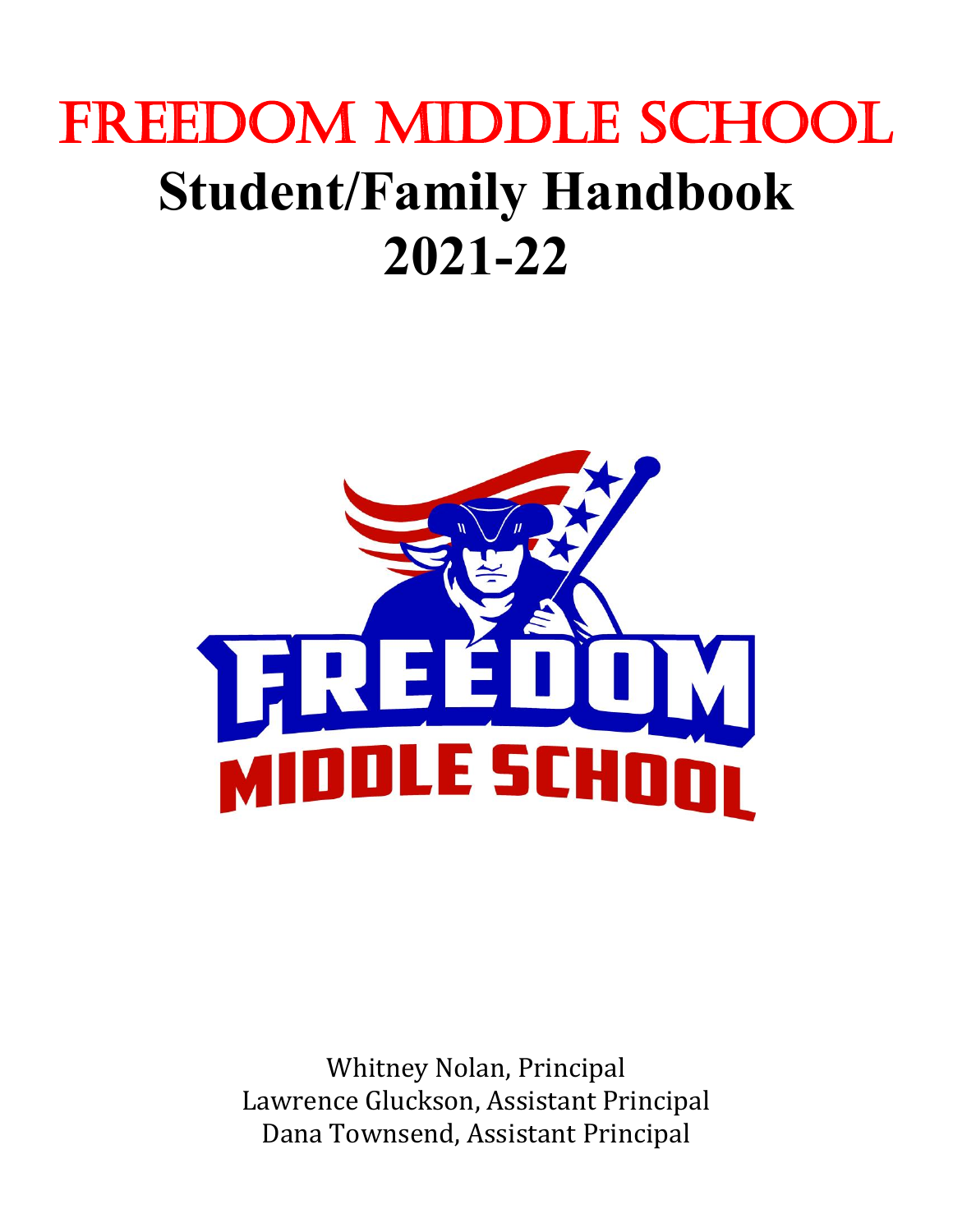# **A MESSAGE FROM THE PRINCIPAL**

# Greetings Patriot Families!

Welcome to school year 2021-2022! My hope is that you each will embrace this exciting time of growth and change as we *uniquely unite* for THREE YEARS from TWO ZONES as ONE FREEDOM!

Parents/Guardians and students are responsible for reading the 2021-22 Freedom Middle School Student/Parent Handbook. The handbook can be found online at [http://cherokeek12.net/freedomms/.](http://cherokeek12.net/freedomms/) A hard copy is available upon request. Please contact your student's homeroom teacher should you require a hard copy. Please sign and return the last page of this handbook with first day packet information. A copy of the coupon is included in first day packet information.

# **Freedom Middle School Beliefs**

- All students have the right to learn; all students can learn; all students can take ownership for their learning.
- High expectations for academic achievement and student behavior result in high levels of student performance.
- Instructional decisions are guided by what is best for the child as well as student achievement.
- Sustained professional development and collaboration are key to building successful learning communities.
- Positive, professional communication is essential to building student, staff, and community partnerships.
- The school models the principles of democracy to foster successful citizenship.
- A safe and orderly school environment supports student achievement.

## **FREEDOM MIDDLE SCHOOL EXPECTATIONS**

- 1. ALL POLICIES AND DISCIPLINE PROCEDURES OUTLINED IN THE 2021-22 CCSD STUDENT/PARENT HANDBOOK AND THE 2021-22 CCSD DISCIPLINE CODE WILL BE FOLLOWED. It is the responsibility of each student and parent to read both books and complete the signature coupons included in the Gateway Registration, the online registration format adopted by CCSD. POLICIES MAY BE CHANGED AND/OR ADDED BASED ON DECISIONS MADE BY THE CHEROKEE COUNTY BOARD OF EDUCATION.
- 2. For safety reasons, students must have a hall pass to move around the building during the school day.
- 3. Students are expected to be respectful to students, staff, and visitors at all times.
- 4. Students are expected to walk throughout the building. Running is not allowed at any time.
- 5. Attendance is expected to be a priority at all times.
- 6. Each student is expected to be in school on time and prepared to learn.
- 7. Students may enter the building at 8:15 a.m. Sixth and seventh grade students report to the gymnasium. Eighth grade students report to the cafeteria.
- 8. For safety reasons, silence must be maintained during fire drills, severe weather drills, and other emergency situations. Cell phones are not allowed during drills.
- 9. It is the responsibility of students and parents to make sure students have a ride home after any school activity (on campus and off campus). If students are continually picked-up late, they may forfeit their privilege to participate in future after-school activities.

### **ACCIDENT INSURANCE**

School Accident Insurance is offered through the School District to students. Several insurance plans are available to provide protection against medical expenses resulting from accidental injury to your child. Information regarding student accident insurance can be found in the Back to School Gateway.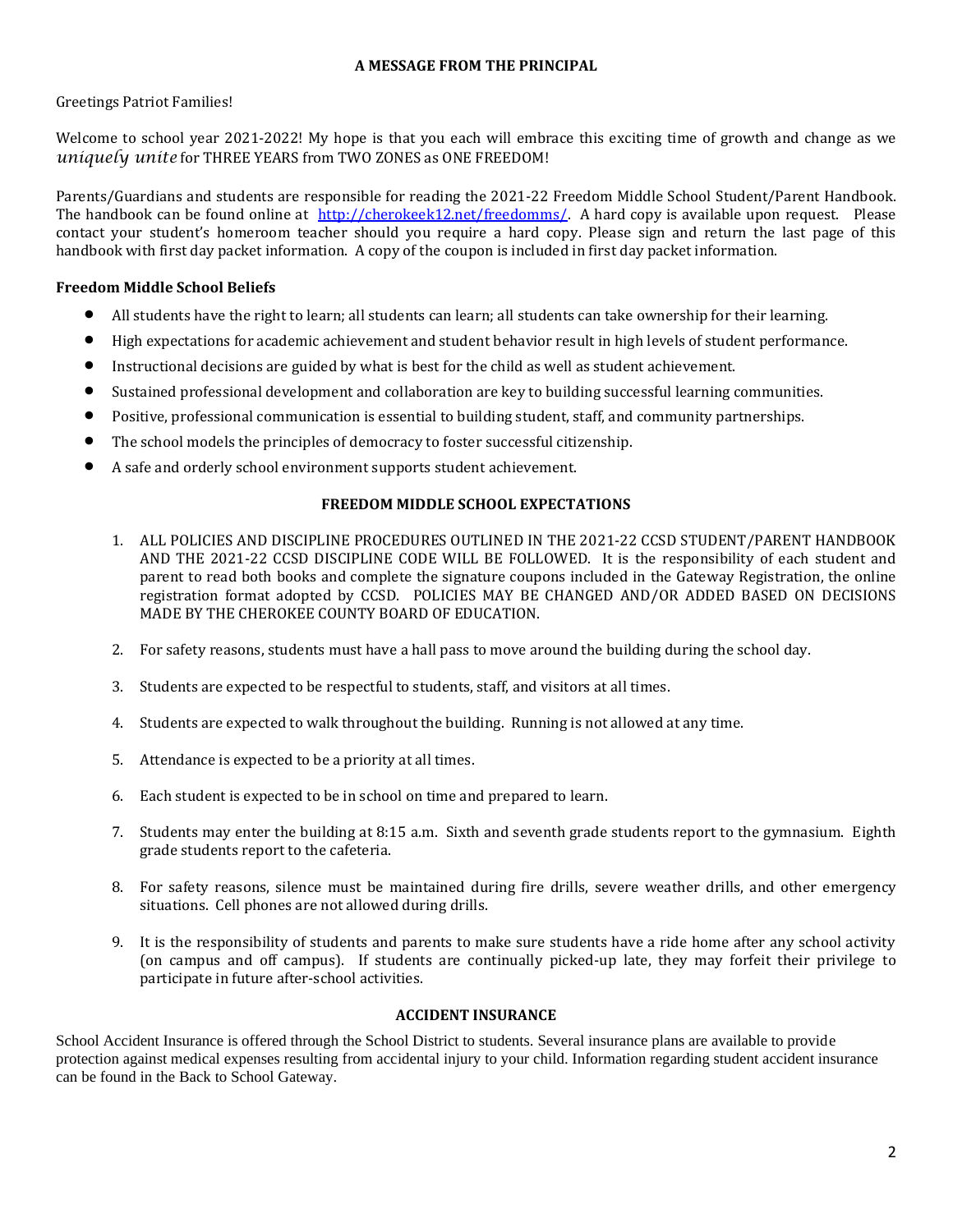#### **ARRIVAL, DISMISSAL, AND TARDIES**

Students may enter the building at 8:15 a.m. and report immediately to the cafeteria or gym. Students cannot be left outside, unattended before the doors open at 8:15 a.m.

As a safety note, the left lane is for exiting campus, not dismissing students from cars. Safety concerns also keep us from allowing students to be dropped off in the parking lots. Students are not allowed to cross from the parking lot either in the morning or the afternoon. We appreciate you waiting in the carpool line.

Staff members are assigned car duty to help the flow of traffic each morning and afternoon. Please be mindful they will be giving directions for you to pull forward in order to accommodate a maximum number of cars at a time.

Students report to homeroom at 8:50. Any student arriving after 9:00 must check in at the office to receive a tardy slip. Please note the attendance and tardy policies outlined below. Unexcused tardies to school may result in detention, Saturday School, and/or an administrative referral.

Students may not leave campus once they arrive unless checked-out by an adult in the student's contact file.

Instruction ends at 4:00 each day. Car riders must leave the campus immediately upon dismissal. For safety reasons, students are not allowed to cross to parking lots. Students must go to cars quickly in order to keep the car rider line operating efficiently. Students who continuously delay may be subject to discipline.

#### **ATTENDANCE**

There is a direct correlation between academic performance and student attendance. Chronic tardiness, early checkouts from school and truancy are not acceptable behaviors. Upon returning to school after being absent, students must bring a note from home explaining the absence. Notes must be received within 5 days of the absence or the absence will remain unexcused. Students must attend at least one-half of the academic day to be counted present. Students checking in before 12:30 will be considered present.

**It is vitally important that parents make every effort to have their children attend school and avoid all absences that are not absolutely necessary**. We appreciate your diligence to insure your child is in school each and every day.

| <b>Absences</b>                    | <b>Action</b>                                                                       |
|------------------------------------|-------------------------------------------------------------------------------------|
| 2 consecutive days                 | Teacher contact with parent/guardian                                                |
| 3 days absence                     | Counselor contact with parent/guardian                                              |
| 5 <sup>th</sup> unexcused absence  | Attendance letter sent home<br>Parent meeting                                       |
| 7 <sup>th</sup> unexcused absence  | Doctor's note required for additional absences<br>A social work referral initiated  |
| 10 <sup>th</sup> unexcused absence | Attendance letter sent home<br>Saturday School assigned with administrative contact |

#### **FMS Attendance Policy**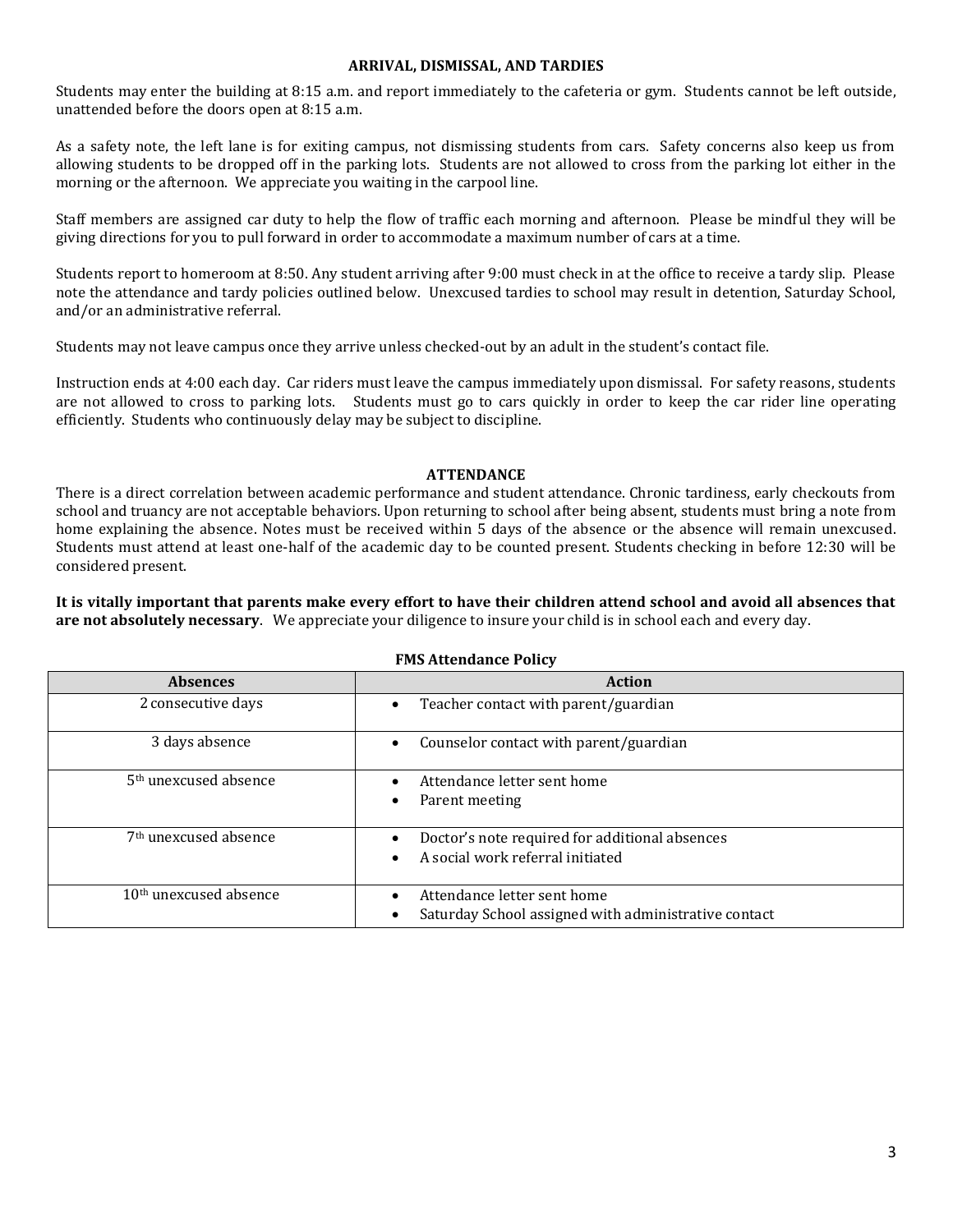| <b>Tardies</b>            | THE THEME TONEY<br><b>Action</b>                    |
|---------------------------|-----------------------------------------------------|
| 3rd unexcused             | Teacher contact with parent<br>$\bullet$            |
| 5 <sup>th</sup> unexcused | Silent lunch assigned                               |
|                           | Tardy letter sent home<br>$\bullet$                 |
| 7 <sup>th</sup> unexcused | Detention assigned                                  |
|                           | Counselor contact with parent/guardian<br>$\bullet$ |
| $10th$ unexcused          | Administrative contact                              |
| $12th$ + unexcused        | Administrative referral                             |
|                           | Administrative contact                              |

#### **FMS Tardy Policy**

#### **AGENDAS**

Agendas are no longer required at FMS. Students are welcome to purchase and maintain individual agendas as individual needs dictate. Teachers may work with students and families to determine an appropriate organizational system should that become necessary.

# **BEHAVIOR AND DISCIPLINE**

It is our intent that every student be treated with respect and dignity. The faculty and staff at Freedom see discipline as a learning process, not as a punishment. Ultimately, students must be responsible for their own behavior, and we are committed to working with families to help shape student behavior that is respectful and safe and promotes positive relationships.

In order to maintain a safe, orderly, secure environment and to ensure an atmosphere that promotes student learning and academic achievement, FMS incorporates a school-wide discipline plan into the day-to-day operations. The discipline plan system begins anew each nine-week grading period. A Canvas Learning Management System course will be used at each grade level to document behavior infractions.

Teachers will follow the point system in Canvas for minor behavior infractions as a student management tool. Major infractions will require an administrative referral in place of documentation in Canvas.

We believe our partnership as educators and families will give our students the opportunity to develop behavior habits that are respectful and safe and promote positive relationships as well as build good habits for a lifetime. If you would like to schedule a conference to discuss your child's behavior, you are welcome to contact the front office to schedule a time to meet.

Students who have been assigned Out of School discipline are not permitted to attend any Cherokee County School District or Freedom Middle School sponsored event during the duration of the out of school suspension.

#### **BOOK BAGS AND SUPPLIES**

Students are permitted to bring bags to school. Individual teams will notify students if any special supplies are required.

#### **BRING YOUR LEARNING DEVICE**

Appendix L (page 73-74) of the Cherokee County School District 2021-2022 Code of Conduct outlines the Cherokee County School District Bring Your Learning Device (BYLD) Initiative, and Freedom students and families are expected to abide by all information and requirements set forth for technology use. Discipline will be initiated based on infractions to the discipline code.

#### **BUS INFORMATION AND BUS CONDUCT**

Appropriate behavior is expected on the bus. Maintaining proper conduct on the school bus is vital to the safety of all persons riding the bus. Inappropriate behavior is subject to an administrative discipline referral and possible suspension of bus privileges. Please refer to the Cherokee County School District 2019-20 Student/Parent Handbook for additional information. You may also visit the CCSD website, [https://www.cherokee.k12.ga.us/,](https://www.cherokee.k12.ga.us/) for information to access bus routes.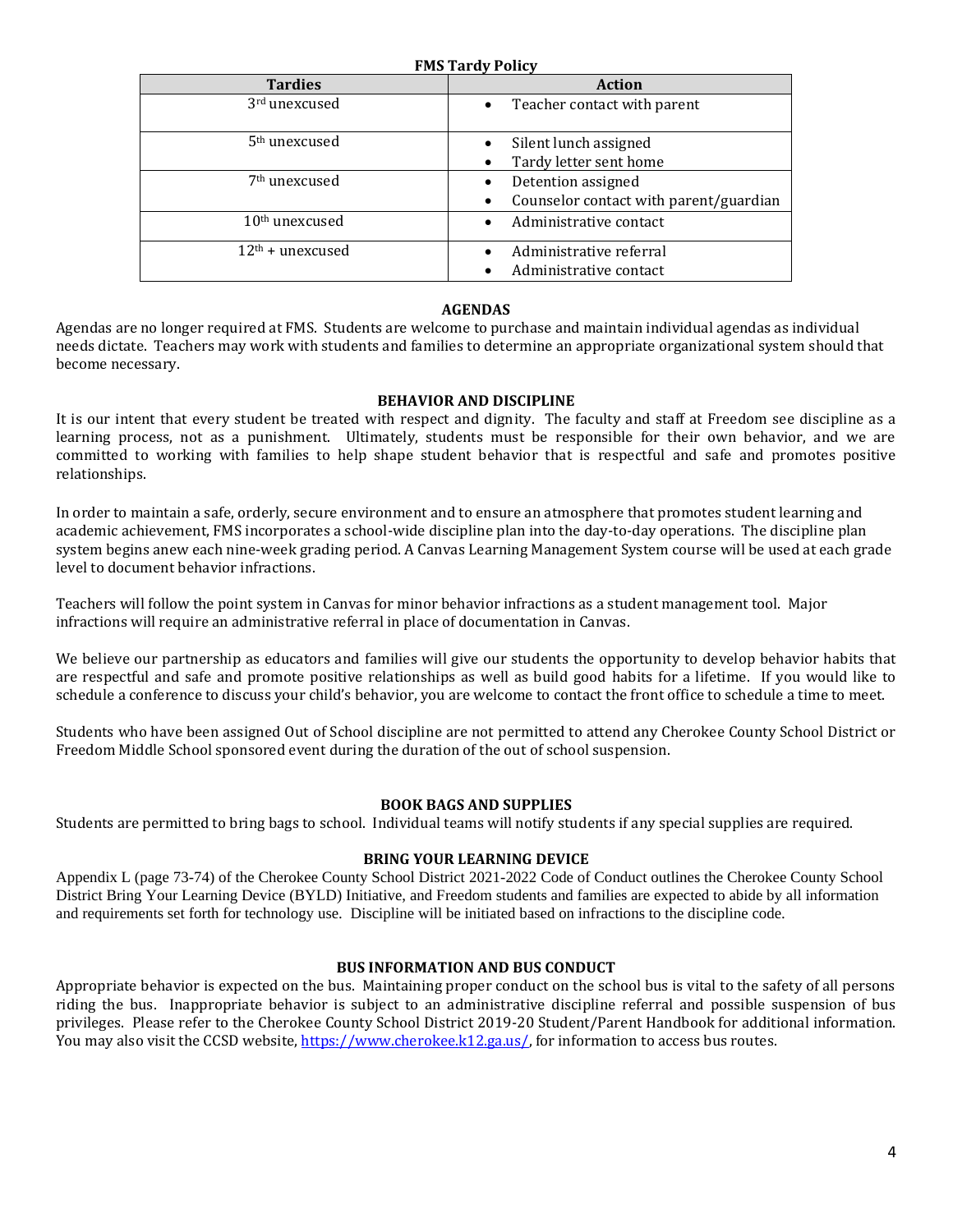# **CAFETERIA**

Every effort is taken to make our cafeteria lunches tasty and nutritious. We encourage all students to eat in the cafeteria on a daily basis. Extra items may be purchased separately during the lunch period.

Gateway Registration will contain information from our district school nutrition office regarding free & reduced meal application, online payment, and student meal charges.

ALL STUDENTS WILL HAVE THE OPPORTUNITY TO ENJOY FREE LUNCH FOR THE 21-22 SCHOOL YEAR.

# **Guidelines for Students Bringing Lunch to School**

- Food purchased from outside restaurants and remaining in original packaging (ie. bags and wrappers) is not permitted in the cafeteria.
- Food brought from home must be prepared at home. Food will not be refrigerated, heated, or prepared by staff.
- Student use of kitchen equipment is not permitted.

# **FREE AND REDUCED-PRICE MEAL ONLINE APPLICATIONS**

FREE AND REDUCED-PRICE MEAL ON-LINE APPLICATION PROCEDURE Benefits can be processed faster by entering Free & Reduced-Price Meal Applications online.

1. Access the internet from home, the library or district-provided computers with Internet connections.

2. Go to: www.cherokeek12.net

- 3. In the Parents and Community area, select Forms
- 4. Scroll down to School Nutrition

5. There you will find a link to Free and Reduced-Price Meal Applications

6. Click the Free & Reduced On-Line Application link

7. Use the simple-to-use "wizard" that will walk you through each field.

FREE AND REDUCED-PRICE MEAL PAPER APPLICATION PROCEDURE

1. Free and Reduced-Price Meal Applications may be obtained through the school nutrition manager at your child's school. You may also print out a paper application from the district website.

- Go to www.cherokeek12.net
- In the Parents and Community area, select Forms
- Scroll down to School Nutrition
- There you will find both English and Spanish versions of the application.
- Click either English or Spanish and print.
- A new free and reduced application must be submitted each school year.

2. After the application is completed, it should be submitted to the school nutrition manager. (Note: If a family has more than one child in the school system, only one application with all students listed needs to be submitted.)

3. The manager will send the application to the School Nutrition Department at the Central Office. The School Nutrition Department will process the application for final approval. A letter will be sent to the school nutrition manager indicating the child's free or reduced meal status. The manager will give this letter to the child to take home to his/her parent/guardian. If you have provided an email address this letter will be emailed to you. Please retain a copy of this letter for possible discounts on other programs.

4. Students who are approved for free or reduced-price meals are eligible for free or reduced-priced breakfast and lunch. 5. Free and reduced meal applications are valid for one school year only. Applications expire June 30 of each year; therefore parents/guardians must complete an application each year the child(ren) is enrolled in the School District.

6. Parents/Guardian of all children, including free, reduced and foster, are responsible for paying for all meals their children charge until his/her application has been completed, submitted, and approved.

### **CANVAS LEARNING MANAGEMENT SYSTEM**

Cherokee County School District and Freedom Middle School invite you to experience Canvas, our Learning Management System. Canvas allows you to view your child's lessons, assignments, resources, web links, grades and conduct. Following is a step-by-step process to sign up and observe your child's academic progress.

- o From a laptop or desktop computer and with Chrome as your browser, go to [https://myccsd.instructure.com/login/canvas](https://nam02.safelinks.protection.outlook.com/?url=https%3A%2F%2Fmyccsd.instructure.com%2Flogin%2Fcanvas&data=02%7C01%7Csheila.grimes%40cherokeek12.net%7Ce3842de63fb74cc4ffa608d6f33ae2c8%7Cafc04b26089b4cd6b9f02a3f280913be%7C0%7C0%7C636963831777150053&sdata=twVByderkbBrGAoVqp4dE%2FYsfatNB1%2FQr5OAJZrwAwM%3D&reserved=0)
- o Click the link labeled "Parent of a Canvas User? Click Here for an Account"
- o On the Parent Signup screen, you will be prompted to enter the following information: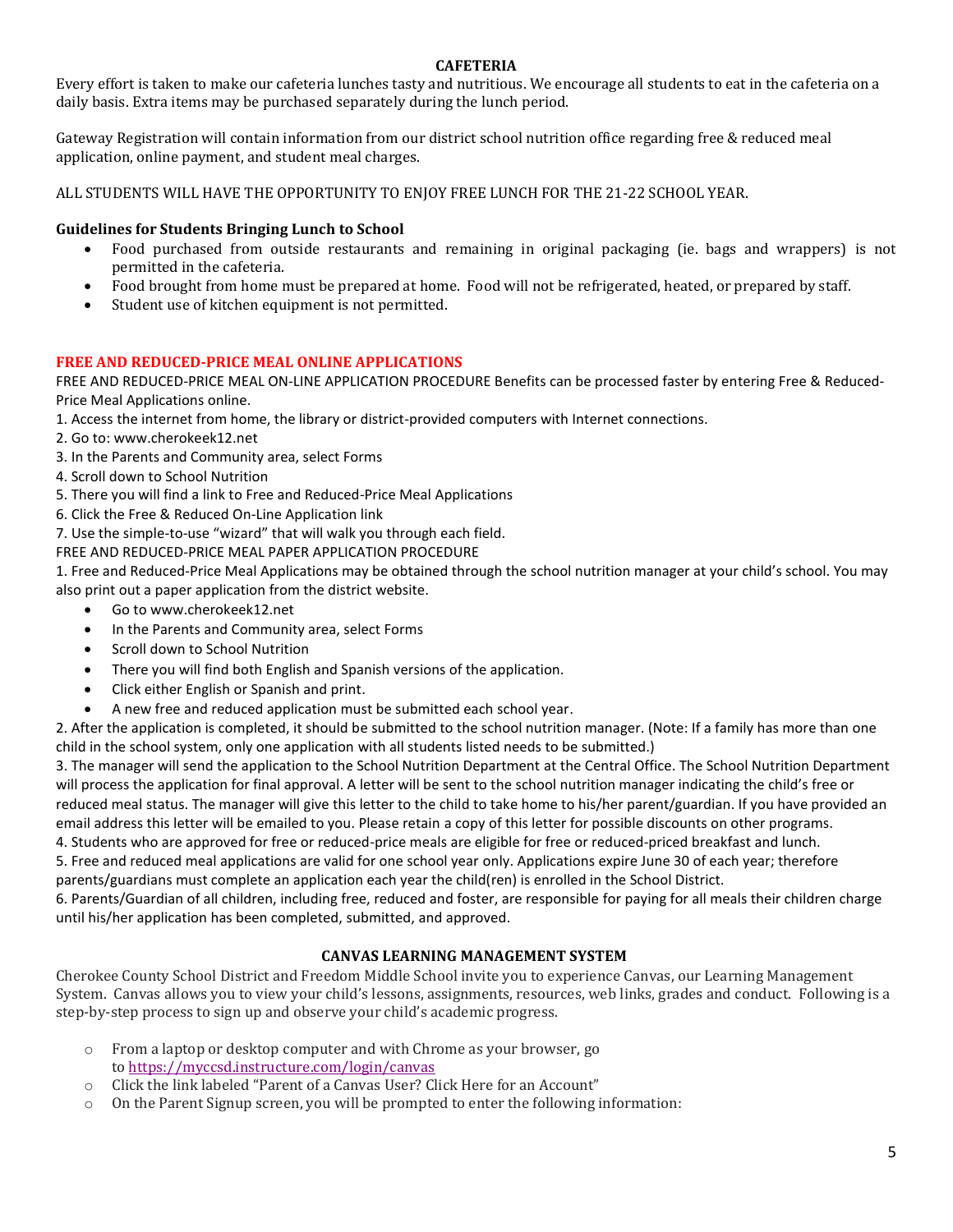- Your Name: Enter your full name (first and last name)
- Your Email: Enter your email address (a personal email address is preferred over a work email address)
- Password: Create a password of your choice
- Re-Enter Password: Re-enter the password you just created
- Student Pairing Code: \*\*This is a random series of numbers and letters generated from your student's account]

\*\*Student pairing codes are generated from the student's dashboard. Students can log into their Canvas Accounts and click "Pair with an Observer". Parents can write down the code and enter it into the log in screen. Pairing Codes are valid for seven days or after one use.

- o Review and agree to the terms of use and privacy policy
- o Click "Start Participating"
- o Check your email for an email from Instructure/Canvas

### **Adding Additional Students**

- o Login to your Canvas Parent Account
- o On the left navigation bar, click "Account"
- o Click "Settings"
- o Click "Observing"
- $\circ$  You will see a place to add a Student Pairing Code. Enter the additional student pairing code generated from their account.
- o Click "+ Student"

### **CELL PHONES**

Students are not permitted to use cell phones during the school day (including arrival time before the bell rings) except in the context of Bring Your Learning Device (BYLD) activities in the classroom. This includes sending/receiving text messages, using social media, operating the camera, etc. If parents or students need to communicate during the day, the front office is available to relay information. Students and parents should not communicate through cell phones during the school day. Students using cell phones without permission to contact home are subject to typical discipline procedures.

### **CHECKING OUT**

If a student needs to be checked-out during the school day, a parent or other adult listed as a student contact must come to the front office to sign the student out. Photo identification must be shown to the front office staff. Only persons listed on the student's contact list will be allowed to check students out of school. Every effort should be made to minimize student checkouts during the school day as it interrupts the instructional day. **Check outs are not permitted after 3:30 pm**. Unexcused checkouts may result in detention, Saturday School, and/or an administrative referral.

#### **CLUBS AND ORGANIZATIONS**

Within the provisions of O.C.G.A. 20-7-705, schools must provide notification at the beginning of the school year to parents/guardians relative to the various school clubs provided at the school. (These notifications will specifically exclude interscholastic activities). Per district-led protocol, this notification will be accomplished through each school's website. Within that same requirement, parents/guardians may exclude their child from participation in any school-sponsored club.If a parent/guardian wishes to exclude their child's information, they must complete the **"OPT OUT"** information provided in Gateway Registration.

Following you will find a list of all clubs and organizations offered at Freedom Middle School. We hope every student will find a club or activity with which to participate.Please visit the FMS website<http://cherokeek12.net/freedomms/> for additional information and descriptions for each club.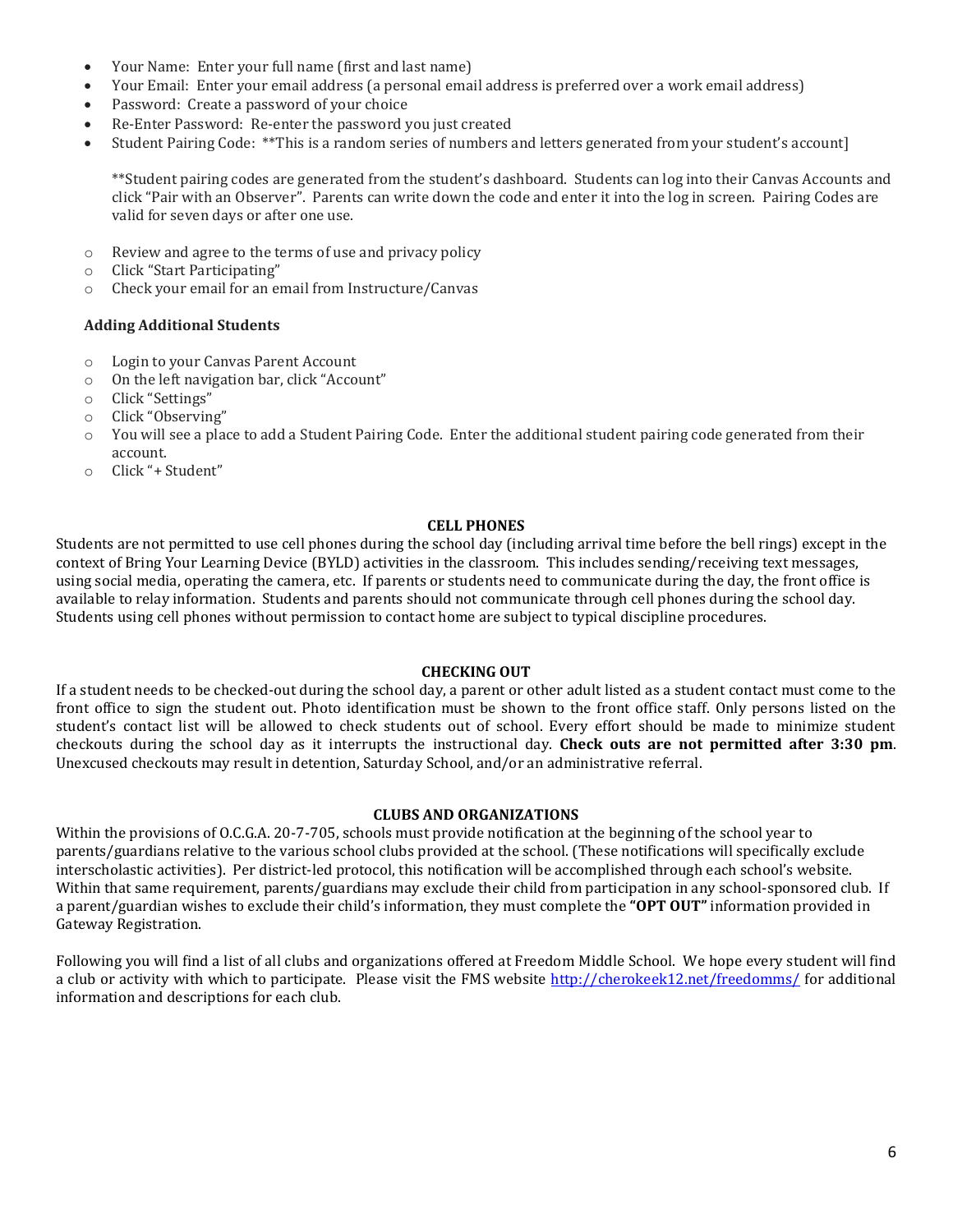| <b>Club Name</b>                     | Sponsor(s)                                                    |
|--------------------------------------|---------------------------------------------------------------|
| 4-H Club                             | Mary Chapman; Sonya Lombard                                   |
|                                      | Community Sponsors/Advisors-                                  |
|                                      | Ashley Witcher, Janie Ray                                     |
| <b>Academic Bowl</b>                 | Jennifer Brewer; Jennifer Womack                              |
| (by try-out)                         |                                                               |
| <b>Boys Bible Study</b>              | Nick Taylor                                                   |
| <b>Chess Club</b>                    | <b>Chad Barner</b>                                            |
| <b>Craft Club</b>                    | Lisa Trayler                                                  |
| Fast Feet @ Freedom                  | Amber Effner                                                  |
| <b>Running Club</b>                  |                                                               |
| <b>Broadcasting and Video Club</b>   | Shane Limes, Lee Lamb                                         |
| <b>First Priority</b>                | Leigh Lingerfelt                                              |
| <b>Girls Bible Study</b>             | Ashley Pettis; Anna Trull                                     |
| <b>International Club</b>            | Janelle Bean                                                  |
| <b>Intramurals</b>                   | Laura Dunlap                                                  |
| <b>Junior Beta Club</b>              | Ansleigh Gregory; Misty Jones; Mitzi<br>Killian; Brandi Shook |
|                                      |                                                               |
| <b>Patriot Ambassadors</b>           | Sarah Bigelow; Lauren Moss                                    |
| <b>Patriot Pet Club</b>              | Kristen Honkanen; Misty Jones; Mitzi                          |
|                                      | Killian; Greta O'Neil                                         |
| <b>Peer Leaders</b>                  | Ryan Evans; Cassie Fainter; Kaitlin                           |
| (by application)                     | Forbes; Haley Welsh                                           |
| <b>Tome Student Literacy Society</b> | Allison Cook; Amber Effner; Amanda                            |
| (by try-out)                         | Struchtemeyer                                                 |
| <b>Yearbook Club</b>                 | Mary Robinson                                                 |

# **CONFERENCES**

Parent/Guardian-teacher conferences are encouraged as positive communication between home and school. Parents/Guardians may request a conference by calling the front office (770.704.1100) to schedule an appointment with the student's teachers. Teachers can also be reached by email.

#### **DRESS CODE**

Freedom Middle School follows all guidelines for dress code as defined by the Cherokee County School Board in the Discipline Code Handbook. Please take time to review the expected dress code and plan accordingly. Students who violate the dress code will be asked to change clothes, call home for a change of clothes, or attend ISS. Continued dress code violations could result in an administrative referral.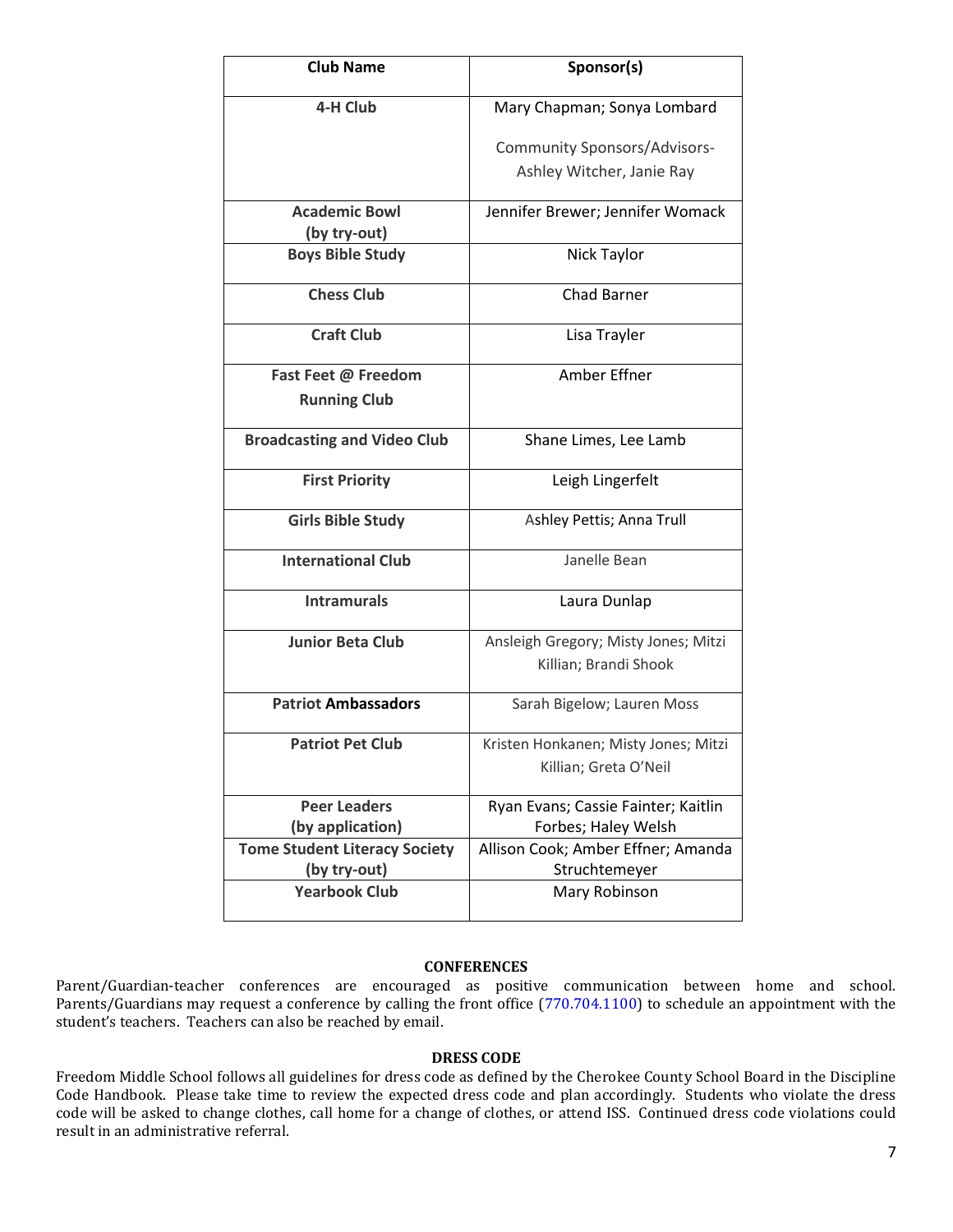# **FIELD TRIPS**

During the school year, field trips may be scheduled to support the curriculum standards. These trips are a privilege that we provide for students in our school. During such a trip, it is imperative that our students exhibit excellent behavior when representing Freedom Middle School and the Cherokee County School District. If a students' behavior does not reflect acceptable standards in the school environment, the opportunity to attend a field trip may be forfeited. In an effort to achieve school wide consistency regarding types of behavior and/or circumstances that could exclude a student from participating in a field trip, the following guidelines have been set by the school.

- Students assigned ISS two or more times will not be allowed to attend school field trips for the remainder of the year.
- Students assigned OSS will not be allowed to attend school field trips for the remainder of the year.
- After violating any State or Police Reportable infraction (as defined in the CCSD Discipline Code), a student will not be allowed to attend school field trips for the remainder of the year.
- Students with 5 or more unexcused tardies and/or early check-outs will not be allowed to attend school field trips for the remainder of the year.
- Other discipline concerns could also result in denial of field trip participation as determined by the school administration.

Any checks returned to the school for insufficient funds will result in the student and/or adult chaperone forfeting the opportunity to attend the field trip.

# **FIRST DAY FORMS**

Cherokee County School District has initiated Gateway Registration, an online system, for student registration and information requirements. In addition, Freedom Middle School will also provide first day packets which will contain important information and forms relative to the school. Student lockers can be distributed once all school forms are returned and Backto School Gateway is complete.

|   | <b>Academic Grades</b> |   | <b>Conduct Grades</b> |
|---|------------------------|---|-----------------------|
| А | 90-100                 |   | Satisfactory          |
| B | 80-89                  | N | Needs Improvement     |
|   | 71-79                  |   | Unsatisfactory        |
|   | 70                     |   |                       |
|   | Below 70 Failing       |   |                       |

# **GRADING SYSTEM**

### **Access to Grades**

Student grades are available at all times in the Canvas Learning Management System. Directions for accessing the Canvas Learning Management System are provided above.

# **HARASSMENT AND BULLYING BEHAVIOR**

It is the expectation at Freedom Middle School that all students are treated with respect, kindness, and tolerance. Our goal is for every student to enter the school building each day confident the school will work to fulfill our mission to create a school environment that promotes a culture of growth, character, and knowledge. This is accomplished in partnership with the school, the student, and the family. Bullying, cyberbullying, and harassment are defined in the 2021-2022 CCSD Code of Conduct Code, pages 57-64 for your reference.

In the event a student feels harassed or bullied,

- report the situation immediately to a school counselor or administrator.
- an investigation will begin, and in most instances, this will include CCSD documentation.
- during the investigation, the school will work with all parties involved for resolution.
- documentation of the outcome will be forwarded to the CCSD Office of School Operations for review.

In all situations, our goal is to teach students the importance of respect, kindness, and tolerance and that bullying, cyberbullying, or harassment will not be tolerated. We want our students to understand how serious such behavior has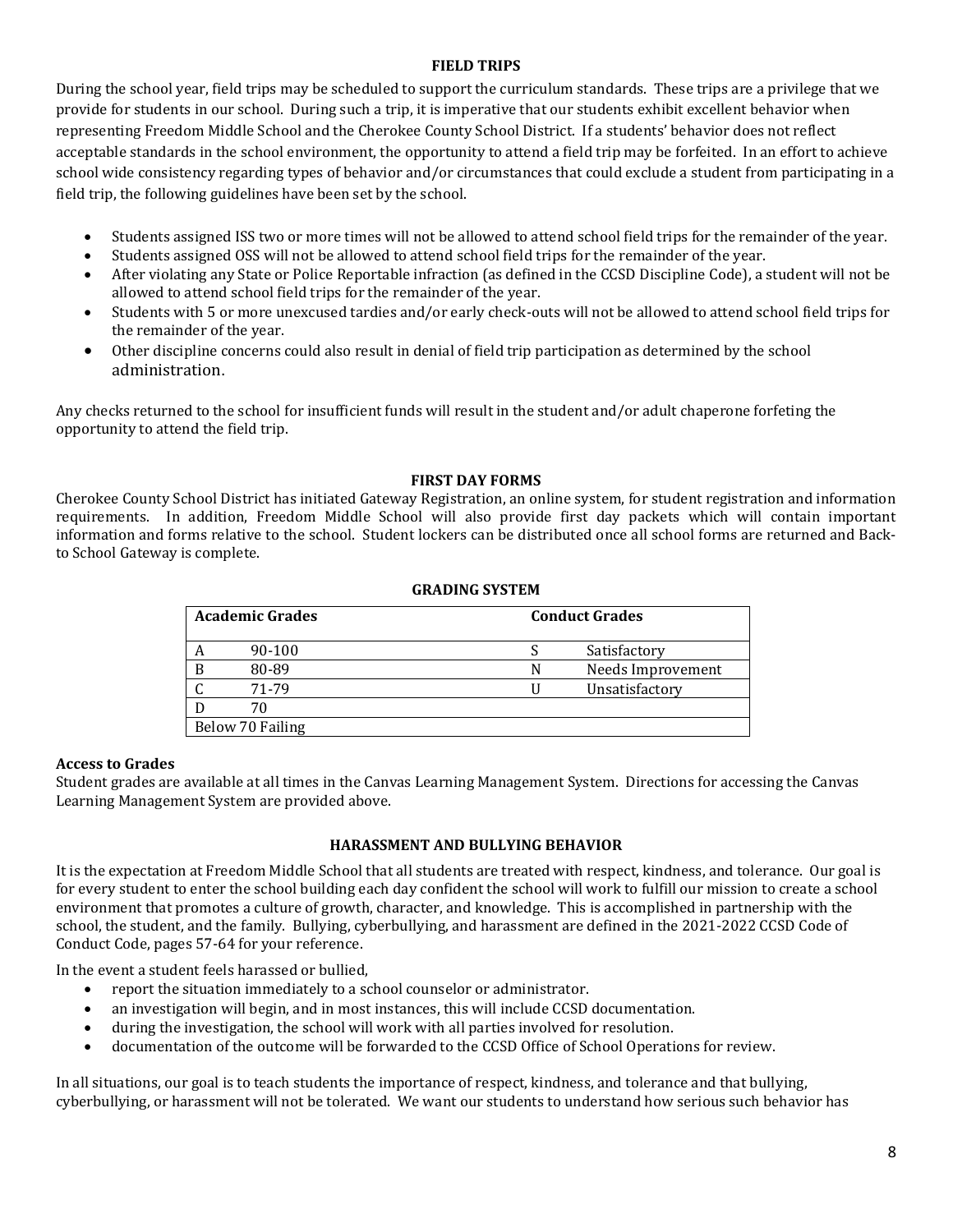become and that consequences will become more significant as they grow. "I was teasing" is no longer a reason for such behavior.

Should you have questions, you are welcome to contact your counselor or grade level administrator.

- 
- 6th and 7th Grades Dana Townsend, [dana.townsend@cherokeek12.net](mailto:dana.townsend@cherokee.k12.ga.us)
- 8th Grade and Students with Disabilities Lawrence Gluckson[, lawrence.gluckson@cherokeek12.net](mailto:lawrence.gluckson@cherokee.k12.ga.us)
- 
- 

# • Student Last Names A – L Lauren Moss [lauren.moss@cherokeek12.net](mailto:lauren.moss@cherokeek12.net)

- Student Last Names M Z Sarah Bigelow [sarah.bigelow@cherokeek12.net](mailto:sarah.bigelow@cherokeek12.net)
- 

# **HOMEWORK POLICY**

Homework is an integral part of the learning process. Schools in which homework is routinely assigned and assessed tend to have higher achieving students.

It is suggested that students spend at least 30-90 minutes a night studying and completing homework.

Students taking courses for high school credit will need to spend additional time doing homework.

Homework activities may be assigned Monday-Thursday. A syllabus for each class will be available on the Canvas Learning Management System. Paper copies are also available. Teachers will require acknowledgement of the course syllabus.

# **LOCKERS**

Lockers are available upon request. This request must be made by the parent to the homeroom teacher during the first 3 days of school.

- The assigned locker remains the property of Freedom Middle School even while being used by students. School administration may inspect lockers at any time.
- School administration reserves the right to remove locker privileges as a disciplinary consequence.

Students will be responsible for taking care of their locker in order to maintain the privilege of having use of a school locker. The following rules apply for all students:

- ➢ **Keep your combination secure**. Do not share your combination with anyone. Once you share your combination with someone else, your belongings are not secure. Students are not allowed to trade lockers with other students. They must utilize the locker assigned to them by their teacher.
- ➢ **Keep your locker locked at all times.** Make sure your locker is closed completely each time you use it.
- ➢ **Do not tamper with locks or lockers.** This may result in the loss of locker privileges. If it is determined that you have damaged your locker or any other student's locker, you will lose your locker privilege. In addition, damage to school property is an offense that will result in additional consequences including, but not limited to, restitution for the damaged locker.
- ➢ **Do not overload your locker**. Problems arise when a large amount of material is placed inside lockers. The lockers are designed to store books and only a few items and supplies. Please be sure to bring to school only what you need and clean the locker frequently. The locker should not be used for long-term storage.
- ➢ **No tape or glue or marking is allowed on the inside or outside of lockers**. Students should not write on or mark in the locker. Do not place stickers or tape on the inside or outside of the locker. You are welcome to use magnets.
- ➢ **LOCKER DIMENSIONS (W) 11.5 " (H) 35" (D) 10.5"**

PE lockers require a combination lock which will be rented to students through the PE department. Lockers remain the property of the school and are subject to periodic inspections by school personnel.

### **LOST AND FOUND**

Lost and Found will be kept in the cafeteria. Students are encouraged to check for lost items periodically. **All unclaimed items will be donated at the end of each grading period.**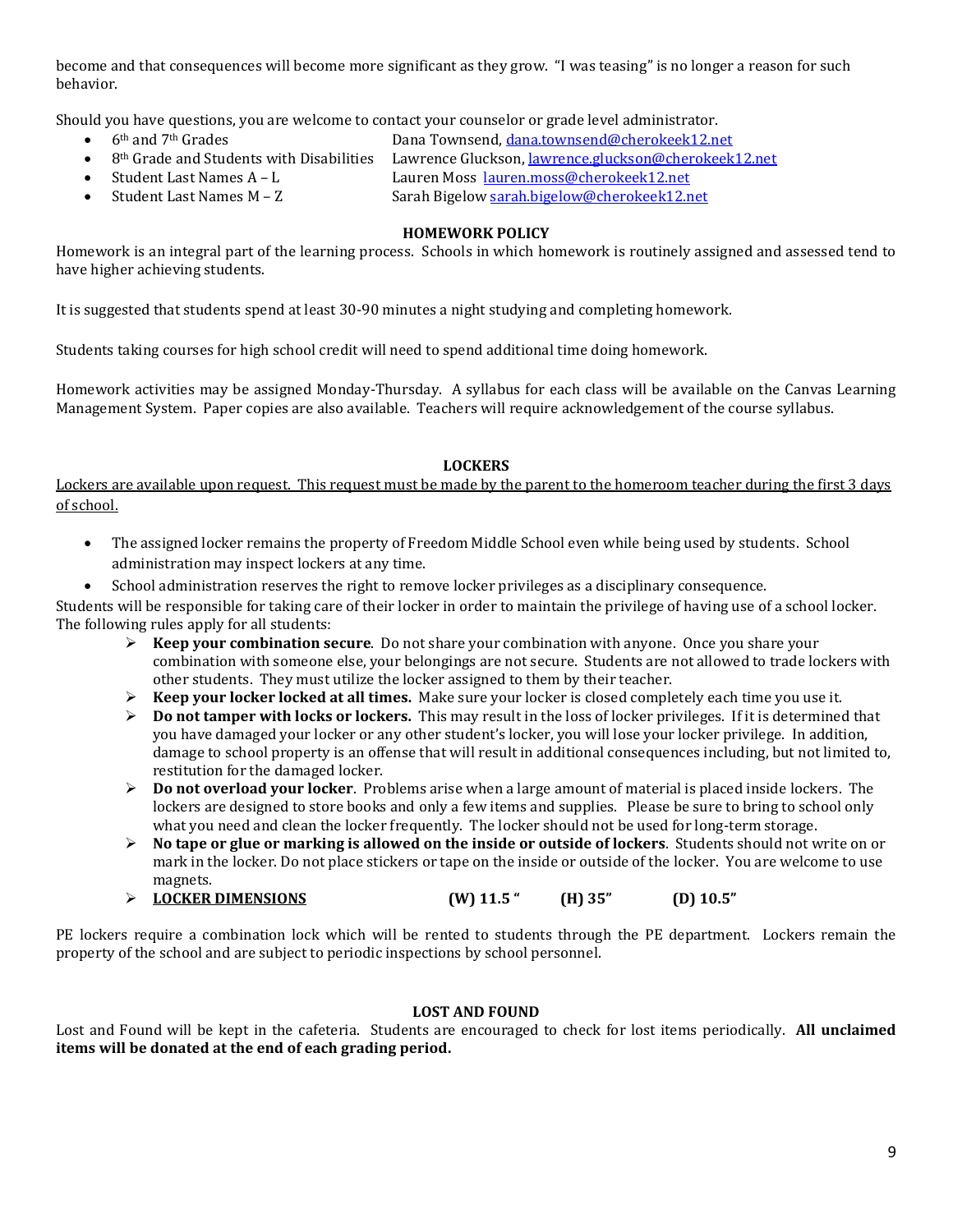#### **MAKE-UP WORK**

Students are allowed to make up work missed in accordance with CCSD policy. The responsibility for arranging to complete work missed is to be assumed by the student and parent/guardian in conjunction with the teacher. Parents/Guardians must contact the student's teacher and make arrangements if an illness requires them to be absent three or more days.

#### **MEDICATION**

When at all possible, we encourage you to schedule your child's medication so that it may be given at home under your direct supervision. However, we realize that this is not always possible. Prescription medicine is given at parental request if it is in the original prescription bottle with a prescription label accompanied by a specific timeline for administration. Over-thecounter medication is given at parental request if it is in the original container and accompanied by the name of the medication and a specific timeline for its administration. All medications must be accompanied by the permission to administer medication form. **ANY TYPE OF MEDICATION brought to school must be immediately taken to the front office secretary. Students are NOT to be in possession of any form of medication during the school day**.

#### **MEDIA CENTER**

The Media Center is open 8:50 – 4:00 each day and follows a flexible scheduling model which allows students to visit throughout the day with teacher permission. Students may check-out five (5) materials at a time for two weeks. A fee of \$.10 per day is charged for overdue materials. Notices are sent through the student's school email account until fines are resolved. Parents are also provided email notification to the email address provided to the school.

#### **MESSAGES and DELIVERIES**

Delivery of flowers, balloons, or gifts is not permitted. Students are not permitted to use cell phones to call home or to receive messages from home. In the event a student needs to call home, they may use the office phone to reach parents/guardians. Parents may also call the school in the event of an emergency, and information will be provided to the student. Any student using a cell phone without permission to contact home is subject to typical discipline procedures.

Students should bring everything they need for the day (lunches, money, homework, gym clothes, etc.) with them to school in order to avoid disruptions during the school day. **In the event something is brought to the school office for a student, class will not be interrupted, and the student will not be permitted to leave during class.** It is the student's responsibility to report to the office between class to retrieve items.

#### **NURSE**

Our nurse is on campus each day from 9:00-4:00. The nurse dispenses student medications, assists with first aid in the event of an injury, and calls parents in the event of illness. Strict county guidelines are enforced regarding the proper handling of medication.

#### **PTSA MEMBESHIP**

We encourage all family members to join our award-winning Parent Teacher Student Association (PTSA). The PTSA serves a vital link and support system for the activities of our school. You will have the opportunity to become a member of our PTSA and volunteer your services for our school.

#### **REPORT CARD DATES**

These dates are subject to change due to days missed as a result of school closings, furlough days or schedule changes. Progress reports are available to parents at any time via the Canvas Learning Management System. End-of-Year report cards will be mailed within one week of the last day of school.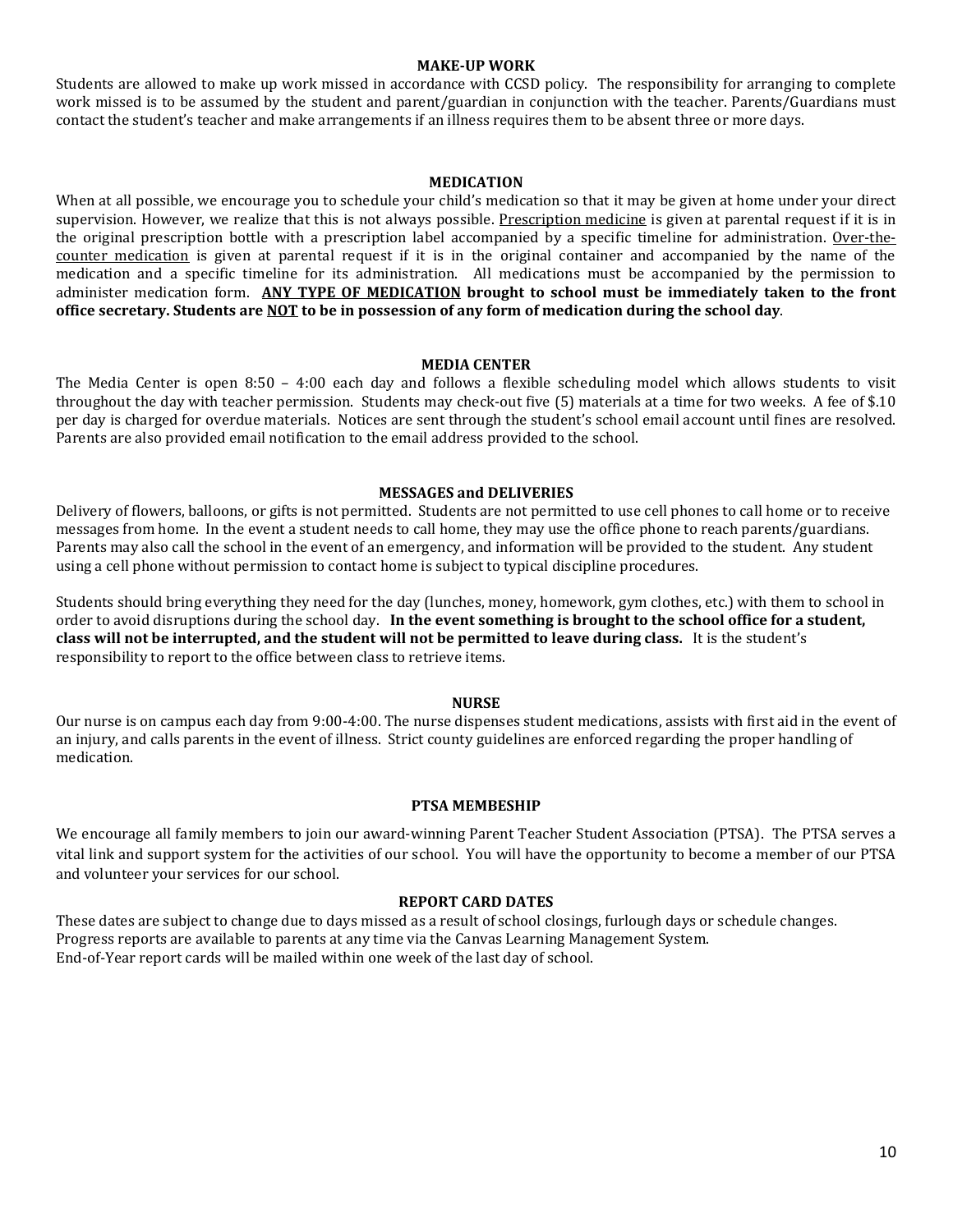2021-22 Dates

From Omce

| Term           | Dates                              | <b>Report Card Day</b>                          |  |
|----------------|------------------------------------|-------------------------------------------------|--|
| O <sub>1</sub> | 8/2/2021 - 10/8/2021               | October 15                                      |  |
| O <sub>2</sub> | 10/12/2021 - 12/17/2021 January 11 |                                                 |  |
| O <sub>3</sub> | $1/4/2022 - 3/17/2022$             | March 24                                        |  |
| O <sub>4</sub> | 3/18/2022 - 5/27/2022              | ES-5/27/2022; MS/HS - mailed home within a week |  |

|             | <b>Total Days in TERM</b> |
|-------------|---------------------------|
| $\bigcap$ 1 | 44                        |

| Q <sub>2</sub>   | 43 |
|------------------|----|
| O3               | 47 |
| Q4               | 46 |
| <b>TOTAL 180</b> |    |

#### **SEVERE WEATHER**

Should severe weather approach our area and closing school becomes necessary, parents may be informed by the following:

- Metropolitan Atlanta television ABC, CBS, NBC, FOX
- Radio Stations WSB 750 AM, WGST 640 AM, WLJA 101.1 FM, WLJA 1560 AM
- <http://cherokeek12.net/>
- FMS Twitter, Instagram, and Facebook
- Email from Principal

When school is dismissed early, FMS will follow directions on the CCSD *Emergency Information for Early Dismissal* form. All parents/guardians are required to complete this form as part of the first day packet information in Back-to-School Gateway. Please make sure accurate information is included. The information can be updated throughout the schoolyear as needed.

### **SOCIAL NETWORKING**

Please follow us on social networking!

- Facebook
	- o Send a friend request to FreedomMS Principal
	- o Or follow the school page @freedomms1
- Instagram @freedomms1
- Twitter @FMSPatriots

### **TEXTBOOKS**

Textbooks and instructional materials paid with district funds are the responsibility of the student. When textbooks, library books, or other instructional materials are not returned to the school in a form suitable for continued use, it shall be the responsibility of the student and his/her parents/guardians to reimburse the Cherokee County School District for the full replacement cost of the textbook, agenda, or other instructional materials.

### **TRANSPORTATION CHANGES**

Freedom buses are at student capacity which prohibits students riding home with other students. For emergency situations, please contact the Office of Student Transportation, and they will contact the school.

### **VISITORS**

**Anyone visiting the school must report to the front office to sign in and receive a visitor's pass.** Friends and relatives are not permitted to spend the day at school with students.

### **Water Bottles**

Students are encouraged to remain hydrated throughout the day. Water bottle refill stations are located throughout the school for their convenience. The following guidelines should be followed:

- Only water is allowed in water bottles
- All water bottles must be plastic, non-glass
- If any bottles do not meet these guidelines, students will have the opportunity to pick-up the water bottle which does not meet requirements in the front office at the end of the day.